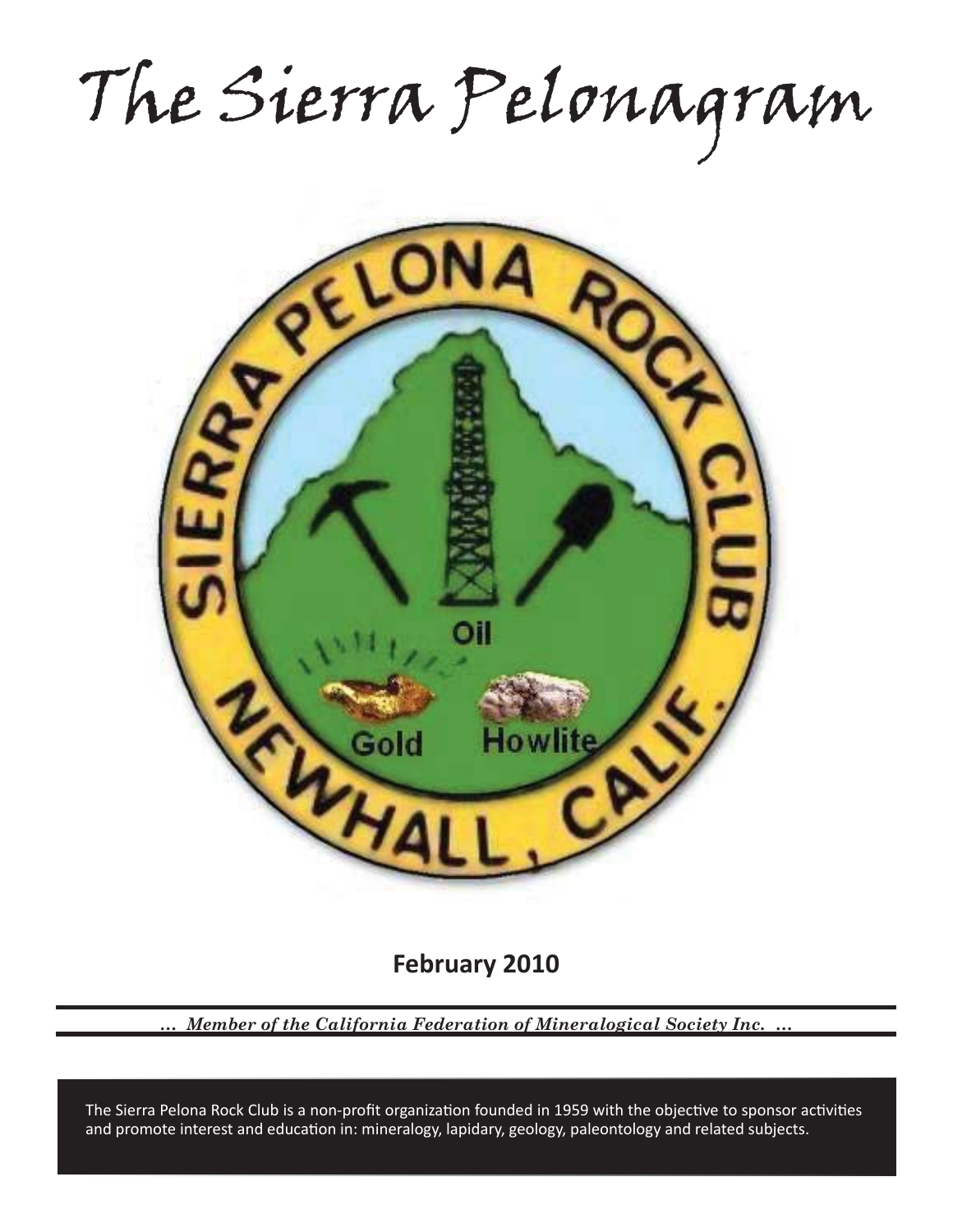**The San Joaquin Valley Lapidary Society** Bakersfield California's 5th Annual Rock, Gem & Mineral Show and Rendezvous Kern County Fair Grounds 1142 South P. Street Bakersfield, California March 23rd-24th-25th 2010 Friday: 9:00 am.-8:00pm. Saturday and Sunday: 9:00 am.-5:00 pm For more information, contact Helfrich's Jewelry Creations School Of Lapidary Arts and Bead Shop 2225 River Blvd. Bakersfield, California 93305 Ph (661)872-8230

## **Eastern Sierra Gem and Mineral Show**

April 30-May 2, 2010 Bishop Fairgrounds at Sierra Street and Fair Drive Bishop, CA Friday April 30: 6pm-9pm Saturday: 9:30am-5pm Sunday: 10am-3pm Free Admission For more information, contact Francee Graham at franceem@qnet.com or 760.876.4319

#### **A Note From Someone Who Knows:**

The best site I have found for all rock tumbling questions is www. rocktumblinghobby.com (http://www. rocktumblinghobby.com) since it has many pictures as well as question boards. It also has detailed instructions for the 4-stage process for newbies. Ellen Moe Culver City Rock & Mineral Club

*(I checked out the site and have bookmarked it as it really seems to have a whole lot of informati on for this newbie!-Heidi)*

#### **February Birthdays**

Barbra Caudill Barbra Cottage Roxanne Heagy Louise Huber Renee Real



# **Officers:**

President – Bill Webber Vice-President – Ron Strathmann Secretary: Minutes-Nancy Hilliard Treasurer – Greg Mazourek Federation Director (CFMS/AFMS) – Shep Koss

# **Chairpersons:**

Pelonagram Editor – Heidi Webber Claim - Mike Serino Donation Rock Table - Al Brown Field Trips – Bonnell Forstner Historian - Frank Humelbaugh Hospitality – Evelyn Velie Membership – Ron & Akiko Strathmann Programs – Mike Serino Publicity – Diane Southwell Storage - Mike Moreno Sunshine - Evelyn Velie Web site – Earl Kangas

The Sierra Pelona Rock Club, is a member of the California and American Federation of Mineralogical Societies, Inc. (CFMS/AFMS). The general club meetings (Open to the public) are at 7:30 PM, on the 3rd Tuesday of each month at:

# **The Clubhouse of the Greenbrier Mobile Estates EAST 21301 Soledad Canyon Rd Canyon Country, CA 91351**

Contact the Club or the Sierra Pelonagram Editor at:

**Sierra Pelona Rock Club P.O. Box 221256 Newhall, Ca. 91322** Or E-mail: hwebber@pacbell.net *Visit the SPRC website http://www.sierrapelona. com/*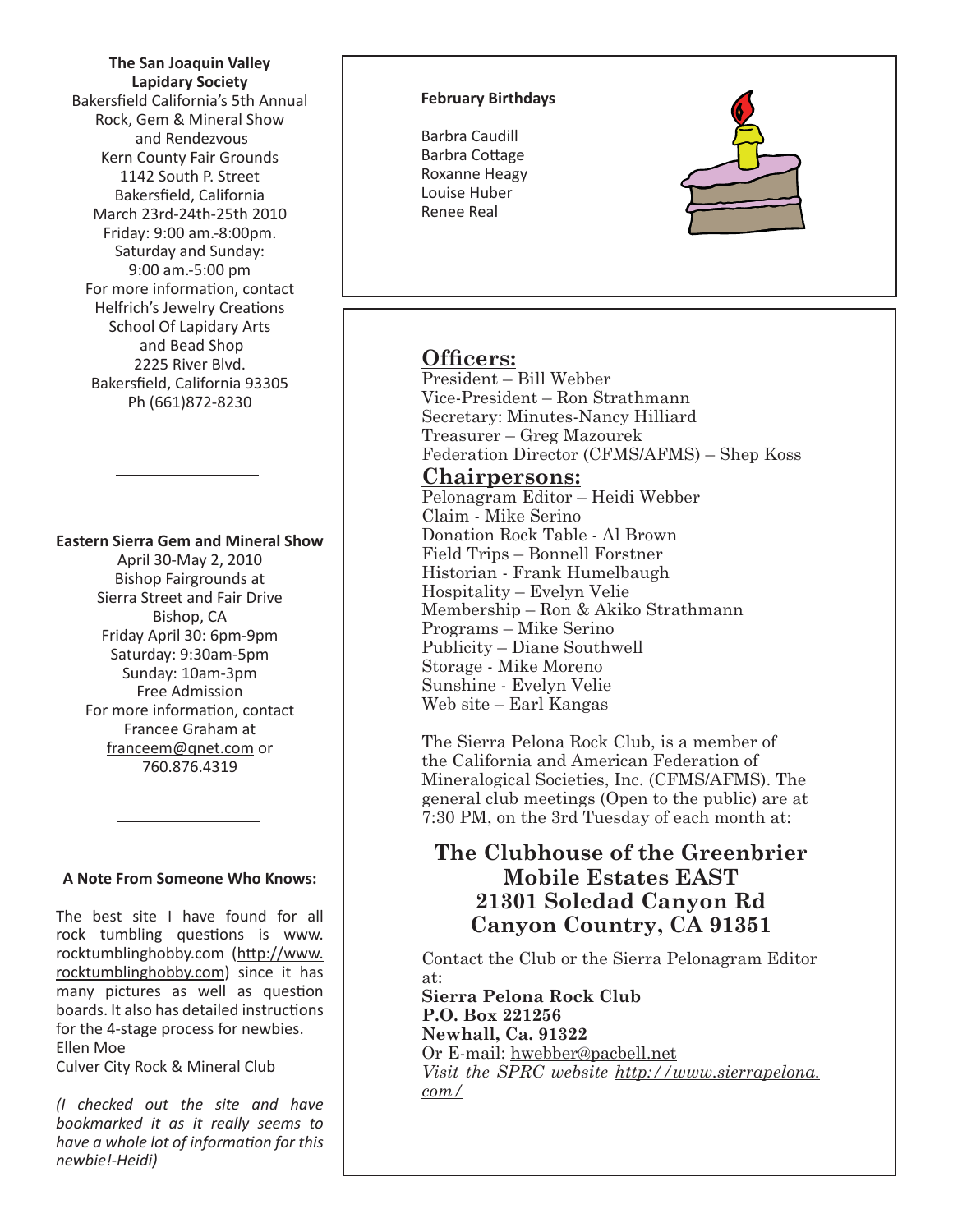## **Message from our President**



# **February**

**Amethyst**



Amethyst, the gemstone believed by ancient Greeks and Romans to ward off the intoxicating powers of Bacchus, also is said to keep the wearer clearheaded and quick-witted.

Throughout history, the gemstone has been associated with many myths, legends, religions, and numerous cultures. English regalia were even decorated with amethysts during the Middle Ages to symbolize royalty. It has been associated with many myths, legends, religions, and numerous cultures.

Amethyst is purple quartz, a beautiful blend of violet and red that can found in every corner of the earth. Historically, the finest amethyst were found in Russia and were featured in much royal European jewelry.

Today, while Brazil is the primary source of this gemstone, fine material can be found elsewhere, especially in Zambia.

It looks like spring for the club is really shaping up. We have trips scheduled for February 20 and the  $27<sup>th</sup>$ . We hope to attend a couple of fund-raising venues in Stoddard Wells in March along with Bakersfield and Lancaster in April. As those plans firm up, the membership will be notified, especially since we will need help.

Our club is growing in leaps and bounds. We now have 53 members with four new members voted in during the February Business Meeting.

I hope to see all of you during this month's meeting on the  $16<sup>th</sup>$ . Greg will do a presentation on Unnatural Stones. And, if you haven't yet paid your dues for 2010, Greg will be more than happy to take your money.

See you there.

Bill Webber President, SPRC

## **CFMS ITEMS of INTEREST**

## **Item 1: April Lands Claim Seminar**

The purpose of this seminar is to encourage CFMS societies to file and share claims and to provide them with the information to do so. The new "Hard Rock Mining and Reclamation Act" was introduced in the House and Senate last July. The proposed "Desert Conservation and Restoration Act" is making its way through the legislative process. Seminar speakers will include Dick Pankey (CFMS), Bud McMillin (insurance) and Gregg Wilkerson (BLM Claim Specialist). Seminar will be hosted by the Mother Lode Mineral Society on Saturday April 24, 2010 in Empire, Ca near Modesto. The all-day seminar (including provided lunch) is \$5.00. We should have a representative for at least three reasons: preservation of our claim; determine what is claimable for new claims; properly filing claims to preserve our pastime.

## **Item 2: Joining ALAA as a club.**

ALAA (American Land Access Association) is the AFMS supported organization to influence legislation in preserving and keeping open public lands for our recreation. Further, it is legal for tax-exempt organizations to lobby within guidelines without jeopardizing tax-exempt status. These guidelines include: activities that do not exceed 5% of time and expenditure so as to be considered insubstantial. This 5% guideline was established by court cases.

In the alternative, the position could be taken that proposed legislation would affect the existence of the organization, its powers and duties or its tax-exempt status. That is the ability to collect material used in educational activities. Source: IRS Publication 557

Further info on these and other articles can be found in the February CFMS newsletter at www.cfmsinc.org

Shep Koss CFMS Director for Sierra Pelona Rock Club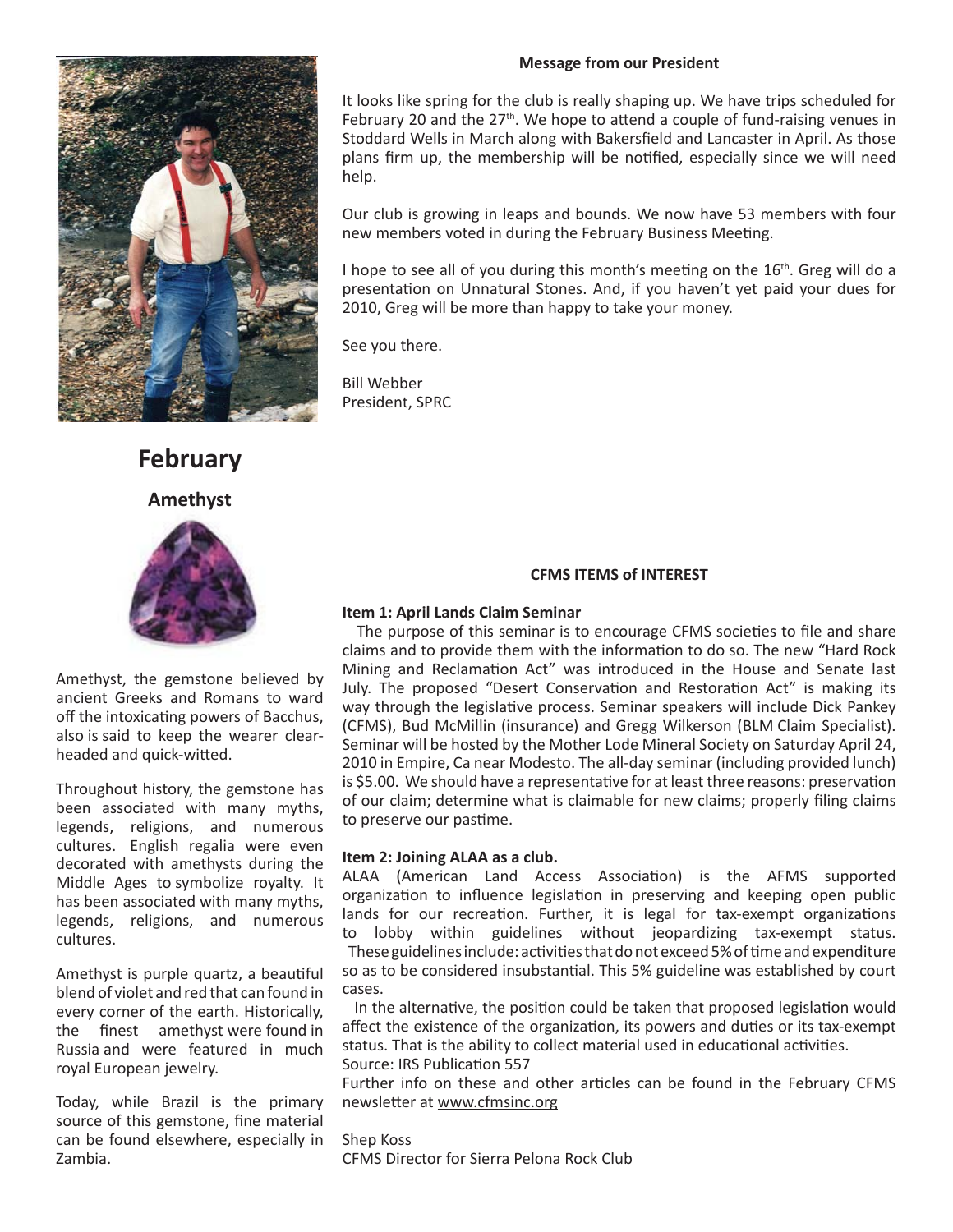## **SIERRA PELONA ROCK CLUB**

#### BUSINESS MEETING 2/02/2010 Greenhouse Café on Bouquet Cyn. Rd.

 **In att endance were**: Heidi & Bill Webber, Earl Kangas, Ron & Akiko Strathmann, Mike Serino, Al Brown, Mike Moreno, Diane Southwell, Greg Mazourek, Shep Koss, Evelyn Velie, George Lawrence, and Colleen Clough.

The meeting came to order at 6:30 p.m. Secretary Nancy Hilliard phoned in stating she was ill. Colleen Clough became substitute secretary.

**Treasurer's Report** – Greg: We have 53 members. Some members still need to pay their membership dues. He will contact them. Our CD matures on Feb 10<sup>th</sup>. We are presently receiving 0.2% interest because it is on a month-to-month basis. He will check into the interest rate for 12 months and 18 months and report to the president his findings. This was approved by the members. January's Minutes were approved as there were no changes or corrections. The minutes were accepted as is.

Status of Claim – Diane: She called Inyo Co BLM and discovered that an important letter she was waiting for was is in transit. She will check with the post office as to where the letter is. Basically, Inyo County has accepted the information for the Claim. More work is needed to be done regarding the notifications to various governmental bureaus to complete the process.

 **Membership** – Ron S: Dues are trickling in. We have voted in four new members who are: **Vladimir & Brenda Litt** and **Thomas & Audrey Gibson**. Ron will be making new membership packets. These new members will receive their packets at the general meeting

. **T-Shirts & Hats** – Earl: Club's logo are on these items to advertise the club. The large logo is difficult to put on the sleeves of the t-shirts. He suggests that we get a smaller logo patch for t-shirts and explore the cost for these smaller logo patches. Earl was told to contact Sarita as she had received the large patches, t-shirts & hats from a graphic supplier and maybe we can use the same graphic supplier to make the smaller patches. Earl said he would check with Sarita.

**Sunshine** – Evelyn: She had gotten a birthday cake for the January birthdays for the January general meeting; therefore, it was agreed it wasn't necessary to get belated birthday cards for the January birthday people. For the February birthday people, cards have been sent out. She will purchase more cards from the 99-cent store and other such stores. This was approved by the members.

**Program Director** – Mike S.: For the February program, Greg will give a presentation on Unnatural Stones (also known as cultured or man-made stones). March program is still open for ideas. Some ideas were discussed at the meeting. If you know of a good speaker, please contact Mike.

Federation Report – Shep: He received a newsletter from the Federation. He will include inserts from that newsletter for our Pelonagram. There will be a Land Claim Seminar on Saturday, April 24<sup>th</sup> in Modesto. Cost is \$5 which includes lunch. This seminar will be presented by Greg Wilkerson of BLM who will cover such subjects as how to file for a land claim, what is claimable, what are exceptions, etc. Diane would like to attend.

 **Selling Ventures** – Greg & Shep: At present the club has three or four selling ventures which are: Stoddard Wells (tailgate) in Victorville (March), possibly Bakersfield (April?), Lancaster High School (April), and Lombardi Ranch (October). Various members have been tumbling and polishing rocks for the wheel. We also have shells. Shep brought in a cab and a polished end of a slab both of which had a refrigerator magnet glued on the back. We can make more of these and sell them. We can also get night lights with translucent slabs attached and sell those. We have a number of things in storage which we can also sell.

Field Trips – Shep: Feb. 20<sup>th</sup> to Green Ash Hills to pick up agates, jasper, and other chalcedony. We meet at our regular carpool place at 7:30am at Mammoth Rd off of Soledad Cyn Rd in Canyon Country. **Feb. 27th Ant Hill** to pick up marine fossils. We will meet at our usual place. There will be more information regarding this and future field trips at our general meeting.

**Ant Hill / Shark's Tooth Hill** is presently up for sale. The sons want to sell it for millions of dollars because that's what their dad had said it was worth. The wife would like to preserve the land for future rock, mineral, and fossil collectors. The museums do not have the money to pay for the land. The Federation either can't or won't pay for the land. Diane mentioned that maybe we can get Huell Howser of California Gold do a presentation on the marine fossils found there including LA County Natural History Museum's marine fossils and Buena Vista Museum's marine fossils. Shep will check with Sierra Club and the Federation to see how to protect the site.

 **Storage** – Akiko and Earl: The club's property has been moved to the new storage area. We have 7 or 8 old wood & glass display cases. They are old & dirty and need a lot of work to restore them. They take up a lot of room. The question is do we need all of them, a couple of them, or none of them? Akiko thinks we should throw them away. Others think we should keep a couple of them should we do a display at a gem show someday. Pelonagrams, Minutes, Articles of Incorporation, field trips, old photos, old maps, and other old documents from the past (late 1950's plus) are also in storage. Earl says he can scan these old documents onto disks. The information will be safely stored and we can dispose of the papers. He wouldn't mind some assistance.

The meeting was adjourned at 7:50pm.

Respectfully submitted, Colleen Clough, Substitute Secretary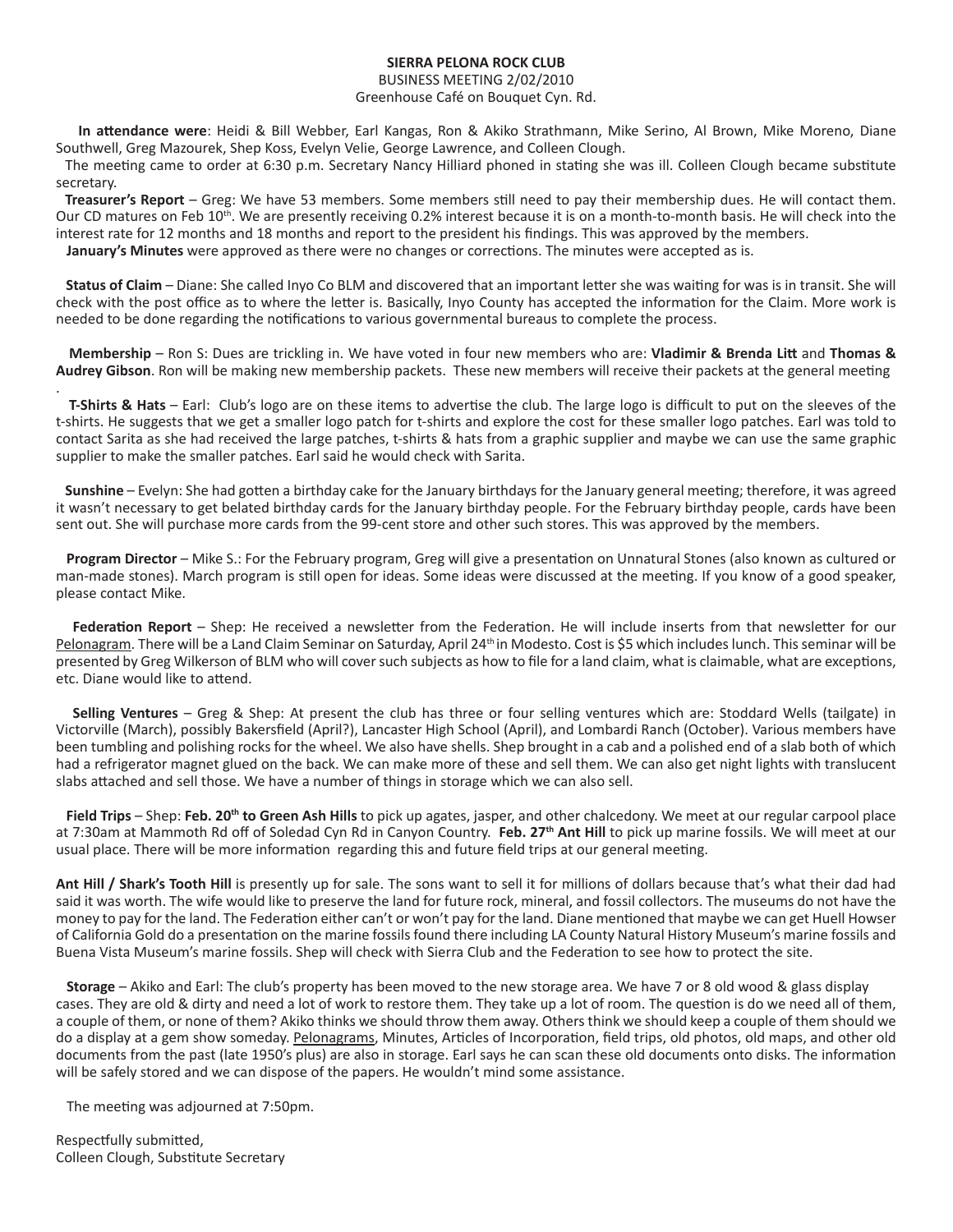## **Growing Crystals**

*At the last General Meeti ng of the SPRC, Mike Serino demonstrated how to make crystals. I went hunti ng on the internet and found a recipe for a quick-growing crystal. It is very simple and may be the perfect thing to do with your kids on a slow day. The best thing is that you probably have most or all of the ingredients already in your home.*

Most crystals take days or weeks to form. Use this technique if you have a sunny day and want crystals FAST! **Diffi culty:** Easy

**Time Required:** 1-3 hours

# **Here's How:**

- 1. First, a sunny day isn't required, but it will help! You want rapid evaporation of the water to form the crystals, so select a warm, dry place to grow crystals (sunny porch or window is great).
- 2. Use the scissors to cut black (or other dark color) construction paper so that it will fit in the bottom of the pan.
- 3. Add 1 tablespoon of Epsom salt to 1/4 cup warm water. Stir until the salt is dissolved.
- 4. Put the construction paper in the pan and pour the salt solution over the paper.
- 5. Put the pan in the place you have selected for crystal-growing. As the water evaporates, you'll see lots of spiky crystals.
- 6. Have fun! Use a magnifying glass to see your creations up-close.

**Tips:**

- 1. This is one of the fastest, least toxic methods of growing crystals. You can substitute regular salt for Epsom, but the resulting crystals won't be as exciting.
- 2. Wash your hands after handling Epsom salts. Don't drink the solution and avoid spilling it on yourself.
- 3. Experiment with adding water colors or food color to the salt solution.

# **What You Need:**

- black construction paper
- pie or cake pan
- warm water
- Epsom salt
- **Scissors**

*Reference: About.Com/Chemistry*

## **A Trip to the Beach**

When we woke up Saturday morning and saw the sun shining so we decided to try Jon's whale-bone trip.

When we hit the road a little late we chanced it and took a "short cut" heading out Elizabeth Lake Rd from Bonnie's house with the idea of cutting down Bouquet to the 126 and out that way.

When we turned on Bouquet we were hit with a big sign saying chains required. Thinking we would have no better luck continuing through Lake Hughes to the five, we turned around and went the long way through the Santa Clarita valley and out the 126.

We got to Refugio Beach just as the group was heading out for the next location so we joined them. Gaviota was great for bone and agate and what we use to call Jalama travertine. I still have trouble telling bone from the thousands of similar rocks laying around in the sand but thanks to Jon's expertise Bonnie found some nice pieces.

The tide may have been out but with the high surf you had to watch the water or risk a soaking. Thankfully my boots are water proof but Bonnie wasn't so lucky; not only weren't her shoes water proof but her pants weren't either.

We had five members of our club Sarita and Ralph, Bonnie and me, and of course our trip leader Jon.

After Gaviota we headed back south to El Capitan for one more try at collecting. This beach is all rocks, no sand, and a twisted ankle was always a possibility. Less material but we had enough to call the trip a success.

 Going through our (her) treasures back at her place, there was a lot of bone including a large whale bone somewhat in the shape of a heart. If you have collected with Bonnie, you know she puts a lot of effort in finding heart-shape anything. All in all it was a great trip and a great day.

Thank you Jon and the Del Aire Club.

RON LAWRENCE CO FIELD TRIP CHAIR SIERRA PELONA ROCK CLUB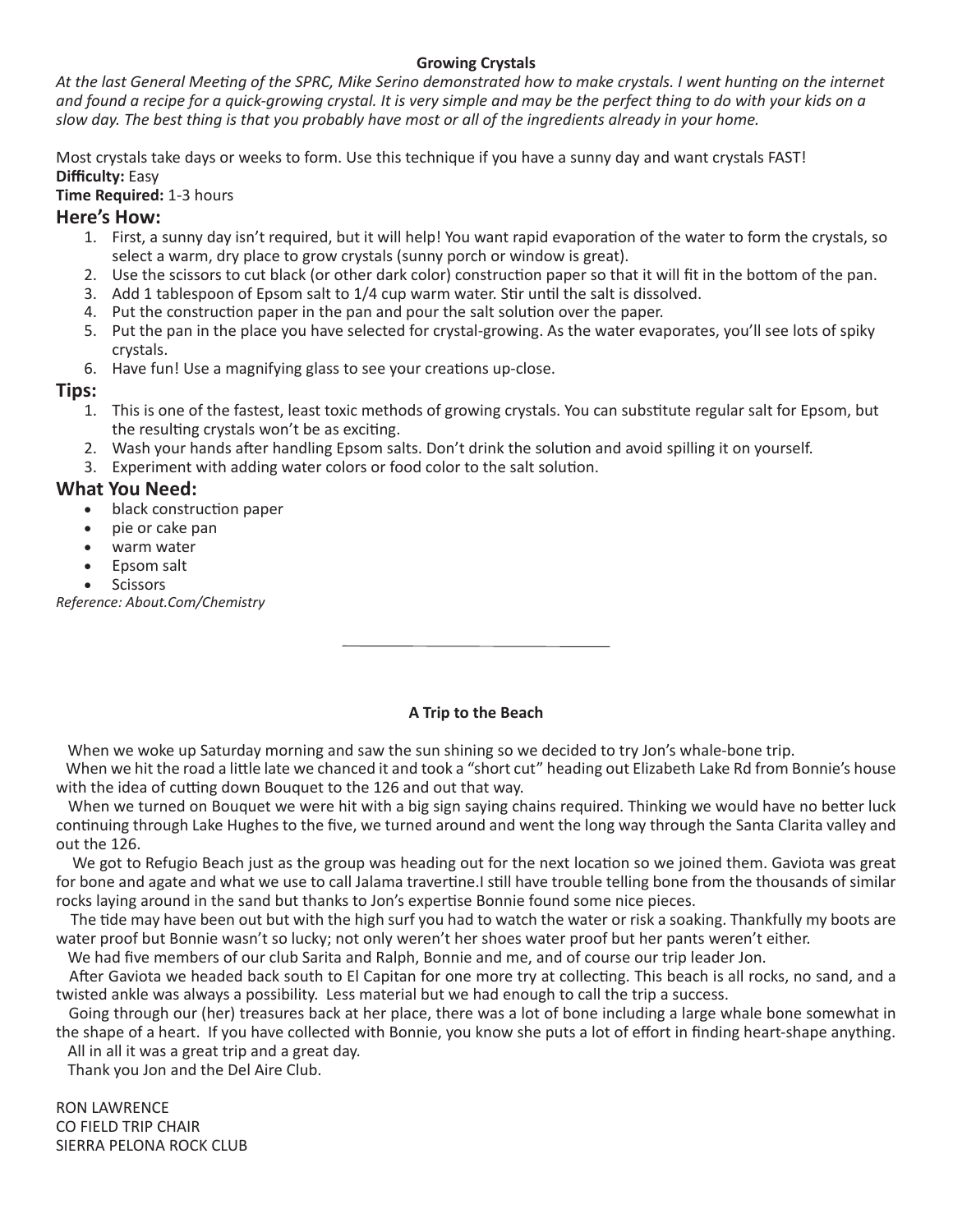**SPRC Trip to the Natural History Museum** *(without a thousand words)*

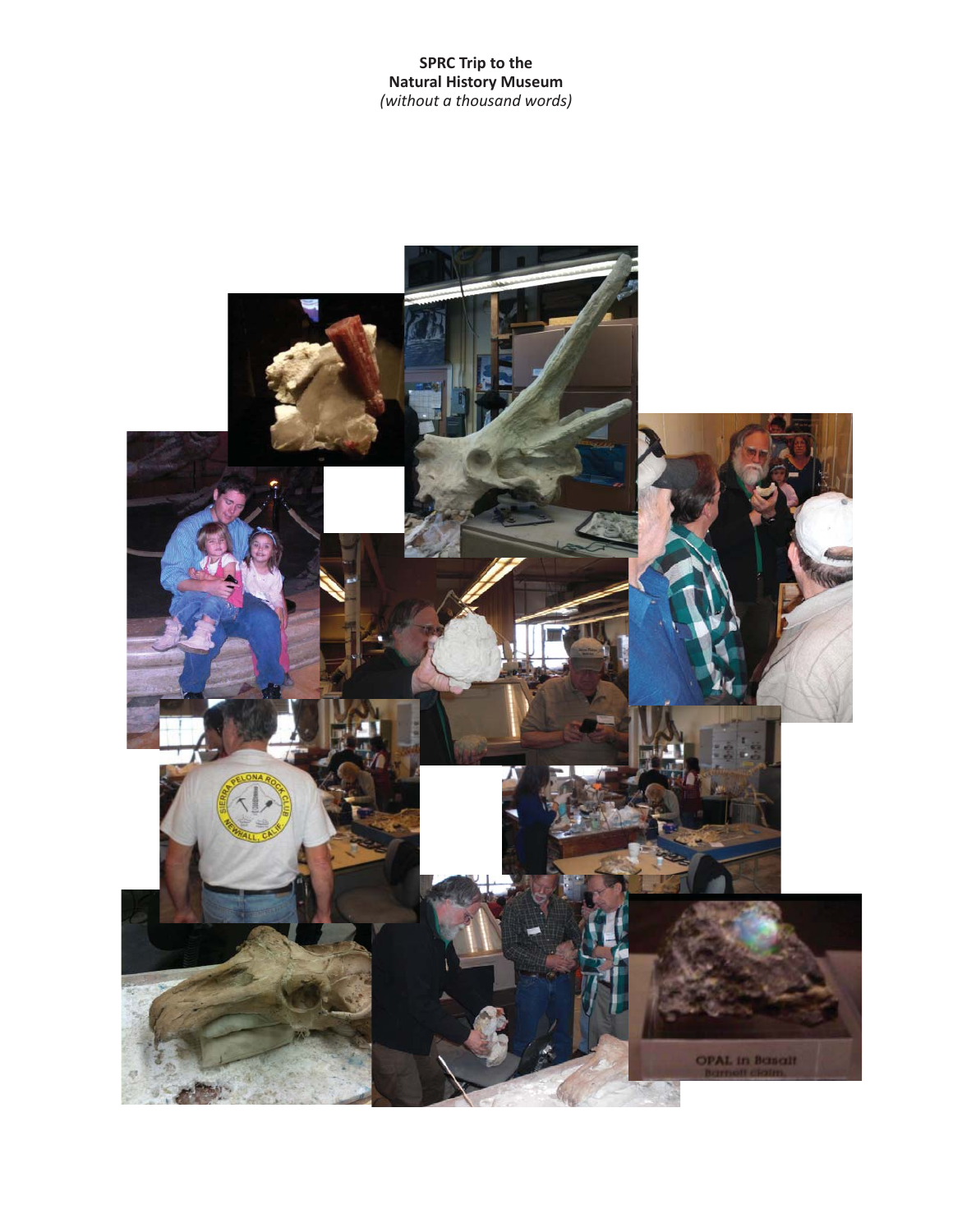#### **CFMS Show Calendar for February and March**

**February 12-21, 2010, Indio, CA** San Gorgonio Mineral & Gem Society Riverside County Fair & National Date Festival Gem amp;& Mineral Building Bldg #1 46-350 Arabia Street Hours: 10 am - 10 pm Bert Grisham: (915) 849-1674 Email: bert67@verizon.net **February 26-27 2010, Northridge, CA** Del Air Rockhounds Club United Methodist Church 9650 Reseda Blvd. (at Superior St.) Hours: Fri. 3 p.m. -9:30 p.m. - Sat. 10- 5 Julie Marin (818) 886-7190 Website: http://delairrockhounds. blogspot.com **February 26 - March 7 2010, Imperial, CA** Imperial Valley Gem & Mineral Society California Midwinter Fair & Fiesta G&M Bld Hours: 2/26-2/28 & 3/6-37 noon-10p.m.; 3/1-3/5 4p.m.- 10p.m. Joe Rodrigues (760) 353-1965 **March 5-6-7 2010, Newark, CA** Mineral and Gem Society of Castro Valley Newark Pavilion 6430 Thorton Avenue, Newark, CA 94560 Hours: Fri & Sat. 10-6; Sun. 10-5 Lary Ham (510) 887-9007 Email: showchair@mgscv.org Website: www.mgscv.org **March 6-7 2010, Arcadia, CA** Monrovia Rockhounds, Inc. Los Angles Co. Arboretum & Botanic Gardens 301 Baldwin Ave. Hours: Sat. & Sun. 9-4:30 Jo Anna Ritchey (626) 359-1624 Email: vgms\_editor@roadrunner.com Website: www.Moroks.com

**March 6-7 2010, Ventura, CA** ventura Gem & Mineral Society Seaside Park, Ventura Co. Fairgronds 10 W. harbor Blvd. Hours: Sat. 10-5; Sun. 10-4 Andy Anderson (805) 987-0043 Email: vgms\_editor@roadrunner.com Website: vgms.org **March 12, 13-14 2010, Victorville, CA** Victorville Valley Gem & Mineral Society Stoddard Well Tailgate (Stodrard Wells) Bell Mountain/Stoddard Well exit from I-15 Hours: 8-5 daily Brett Ward (760) 954-4323 Club (760) 243-2330 Website: www.vvgmc **March 13-14 2010, San Marino, CA** Pasadena Lapidary Society San Marino Masonic Center 3130 Huntington Drive Hours: Sat. 10-6; Sun. 10-5 (626) 355-6964 or (626) 298-1534 Marcia Goetz joenmar1@verizon.net **March 13-14 2010, Spreckels, CA** Salinas Valley Rock & Gem Club Veteran's Memorial Hall 5th & Liano Streets Hours: 10-5 daily Ernie DeFever (831) 422-3422 Email: minimad64@comcast.net Website: salinasrockandgem.com **March 13-14 2010, Turlock, CA** Mother Load Mineral Society Stanislaus Co. Fairgrounds 900 N Broadway Hours: Sat. 10-6 Sun. 10-5 Bud & Terry McMillin (209) 524-3494 Email: terry.mcmillin@yahoo.com Website: www.turlockgemshow.com **March 20-21 2010, Bakersfield, CA** San Joaquin Valley Lapidary society Kern County Shrine Club 700 south P. Street (P & Bell Terrace) Hours: 9-5 daily Lewis Helfrich Home (661) 323-2663 Cell: (661) 378-4450 Email: lewsrocks@netzero.net

**March 20-21 2010, Escondido, CA** Palomar Gem & Mineral Club Army National Guard Armory 304 Park Avenue, Escondido, CA 92025 Hours: Sat. 9-5 Sun. 9-4 Van Lynch (760) 749-4164 Email: michellandvan@hotmail.com Website: www.palomargem.org **March 20-21 2010, Vallejo, CA** Vallejo Gem & Mineral Society vallejo elks Lodge 2850 Redwood Parkway Hours: 10 - 5 daily Phylis Malacki (707) 745-3255 Email: Vgms01@yahoo.com Website: www.iwired.org **March 27-28 2010, Lemoore, CA** Lemoore Gem & Mineral Club Lemoore Trinity Hall 470 Champion Street, Lemoore CA Hours: 10:00 a.m. - 6:00 p.m. Judy Pereira (559) 924-4052 Email: lemooregemshow@yahoo.com Website: www.lemooregems.org **March 27-28 2010, Roseville, CA** Roseville Rock Rollers Roseville (Placer Co.) Fairgrounds 800 All American City Blvd. Hours: Sat. 10-5 Sun. 10-4 Glori Marie (916) 216-1114 Email: gloriarosevillerockrollers@ gmail.com Website: www.rockrollers.com **March 27-28 2010, Torrance, CA** South Bay Lapidary & Mineral Society Torrance Recreational Center 3341 Torrance Blvd. Hours: Sat. 10-5 Sun. 10-4 Larry Hoskinson & Leslie Neff (310) 318-2170 Roger L. Mills Email: roger\_mills@acm.org Website: palosverdes.com/sblap/